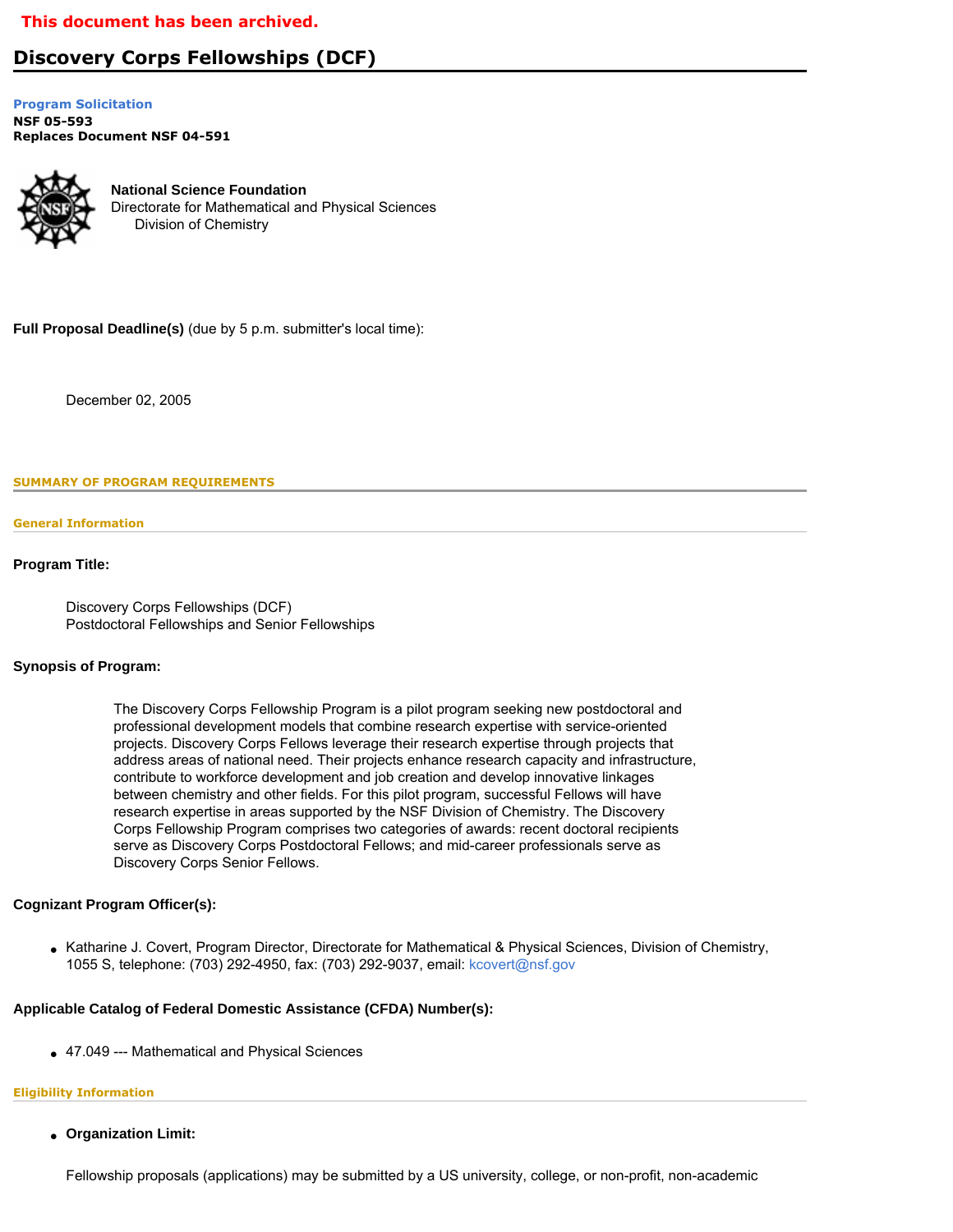organization with the prospective Fellow as the Principal Investigator (PI).

Fellowship proposals (applications) may also be submitted by individuals who are unaffiliated or who are affiliated with for-profit organizations, state or local governments or federal agencies. When applying as independent/ unaffiliated individuals, Fellow applicants must register with the FastLane system prior to submitting their application and must affiliate with a US university, college, or non-profit, non-academic organization, which administers the Fellowship award.

# ● **PI Eligibility Limit:**

The PI on a Discovery Corps proposal (application) must be the prospective Fellow. No co-PIs are allowed, although other research personnel are permitted.

At the time of award, a Fellow must hold a doctorate in the chemical sciences and must be a US citizen or permanent resident.

❍ For a Postdoctoral Fellowship, the individual must have received his or her doctorate within the last two years.

●

For Senior Fellowships, the individual must have at least ten years of professional experience beyond doctoral and postdoctoral training.

Exceptions to these time-related restrictions can be made for extenuating personal circumstances, such as a career interruption due to family responsibilities, but must be approved by a cognizant program officer prior to submission of the proposal.

● **Limit on Number of Proposals:** No individual may submit more than one proposal per Discovery Corps Fellowship competition.

#### **Award Information**

- **Anticipated Type of Award:** Fellowship
- **Estimated Number of Awards:** 15 : up to 10 Postdoctoral Fellowships (2 years) and up to 5 Senior Fellowships (1 year).
- **Anticipated Funding Amount:** \$2,000,000 (approximately \$1 million for Postdoctoral Fellowships and \$1 million for Senior Fellowships), pending availability of funds and quality of proposals

**Proposal Preparation and Submission Instructions**

#### **A. Proposal Preparation Instructions**

● **Full Proposal Preparation Instructions:** This solicitation contains information that deviates from the standard Grant Proposal Guide (GPG) proposal preparation guidelines. Please see the full text of this solicitation for further information.

#### **B. Budgetary Information**

- **Cost Sharing Requirements:** Cost Sharing is not required by NSF.
- **Indirect Cost (F&A) Limitations:**

In lieu of indirect costs, an institutional allowance of \$10,000 per year should be requested on the proposal budget, line I.

● **Other Budgetary Limitations:** Other budgetary limitations apply. Please see the full text of this solicitation for further information.

**C. Due Dates**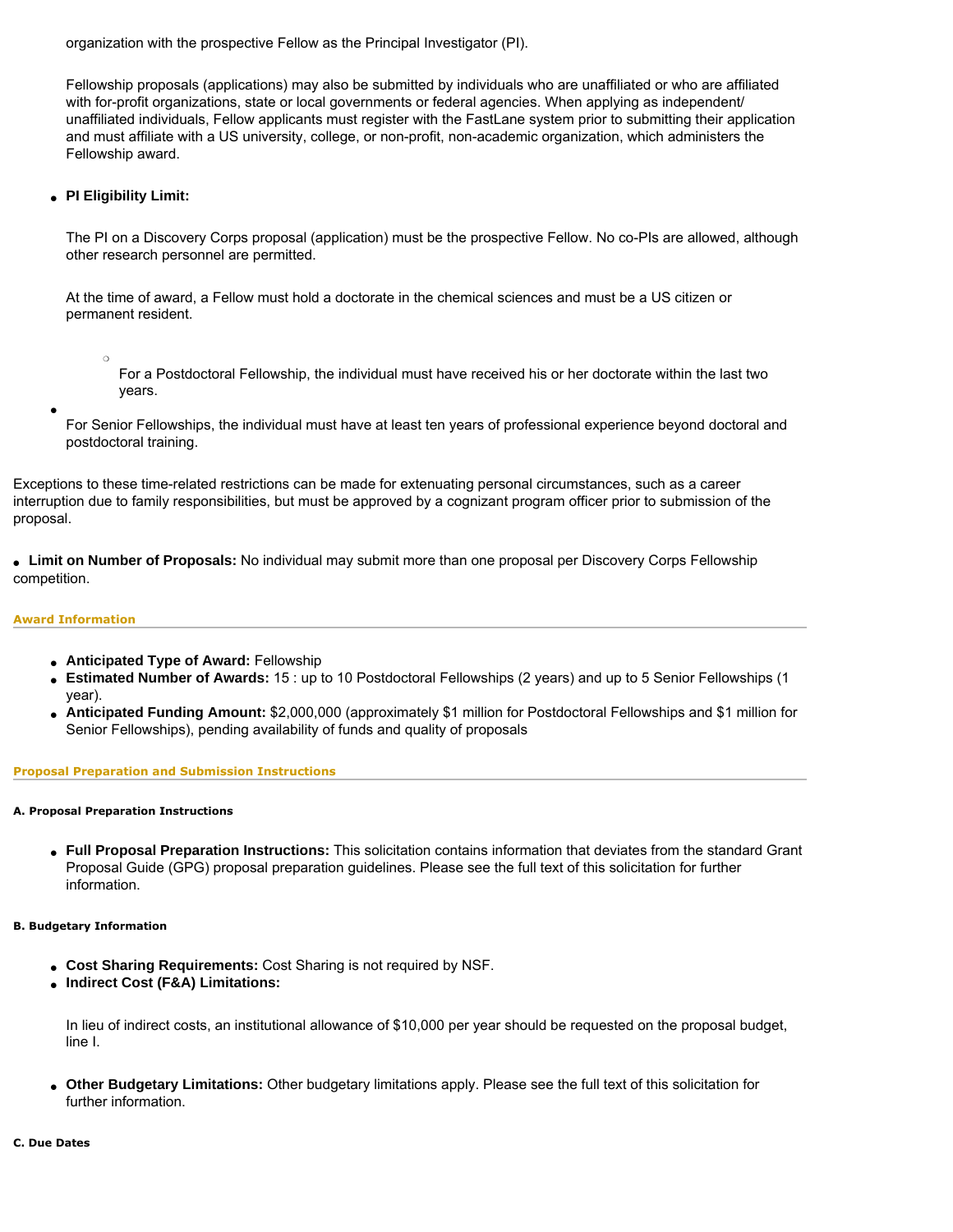● **Full Proposal Deadline Date(s)** (due by 5 p.m. submitter's local time): December 02, 2005

#### **Proposal Review Information**

● **Merit Review Criteria:** National Science Board approved criteria. Additional merit review considerations apply. Please see the full text of this solicitation for further information.

#### **Award Administration Information**

- **Award Conditions:** Additional award conditions apply. Please see the full text of this solicitation for further information.
- **Reporting Requirements:** Additional reporting requirements apply. Please see the full text of this solicitation for further information.

#### **TABLE OF CONTENTS**

## **Summary of Program Requirements**

- I. **Introduction**
- II. **Program Description**
- III. **Eligibility Information**
- IV. **Award Information**

# V. **Proposal Preparation and Submission Instructions**

- A. Proposal Preparation Instructions
- B. Budgetary Information
- C. Due Dates
- D. FastLane Requirements

## VI. **Proposal Review Information**

- A. NSF Proposal Review Process
- B. Review Protocol and Associated Customer Service Standard

# VII. **Award Administration Information**

- A. Notification of the Award
- B. Award Conditions
- C. Reporting Requirements
- VIII. **Contacts for Additional Information**
- IX. **Other Programs of Interest**

## **I. INTRODUCTION**

The Division of Chemistry in the Directorate for Mathematical and Physical Sciences announces a pilot program of Discovery Corps Fellowships to support new postdoctoral and professional development models that combine research expertise with service-oriented projects. Proposals (applications) from prospective Discovery Corps Fellows (applicants) will describe plans to leverage their research expertise through service-oriented projects that address areas of national need. Their projects will enhance research capacity and infrastructure, contribute to workforce development and job creation, and cultivate new relationships between chemistry and other fields. For this pilot program, successful applicants will have research expertise in areas supported by the NSF Division of Chemistry. The Discovery Corps Fellowship Program comprises two categories of awards: recent doctoral recipients serve as Discovery Corps Postdoctoral Fellows; and mid-career professionals serve as Discovery Corps Senior Fellows.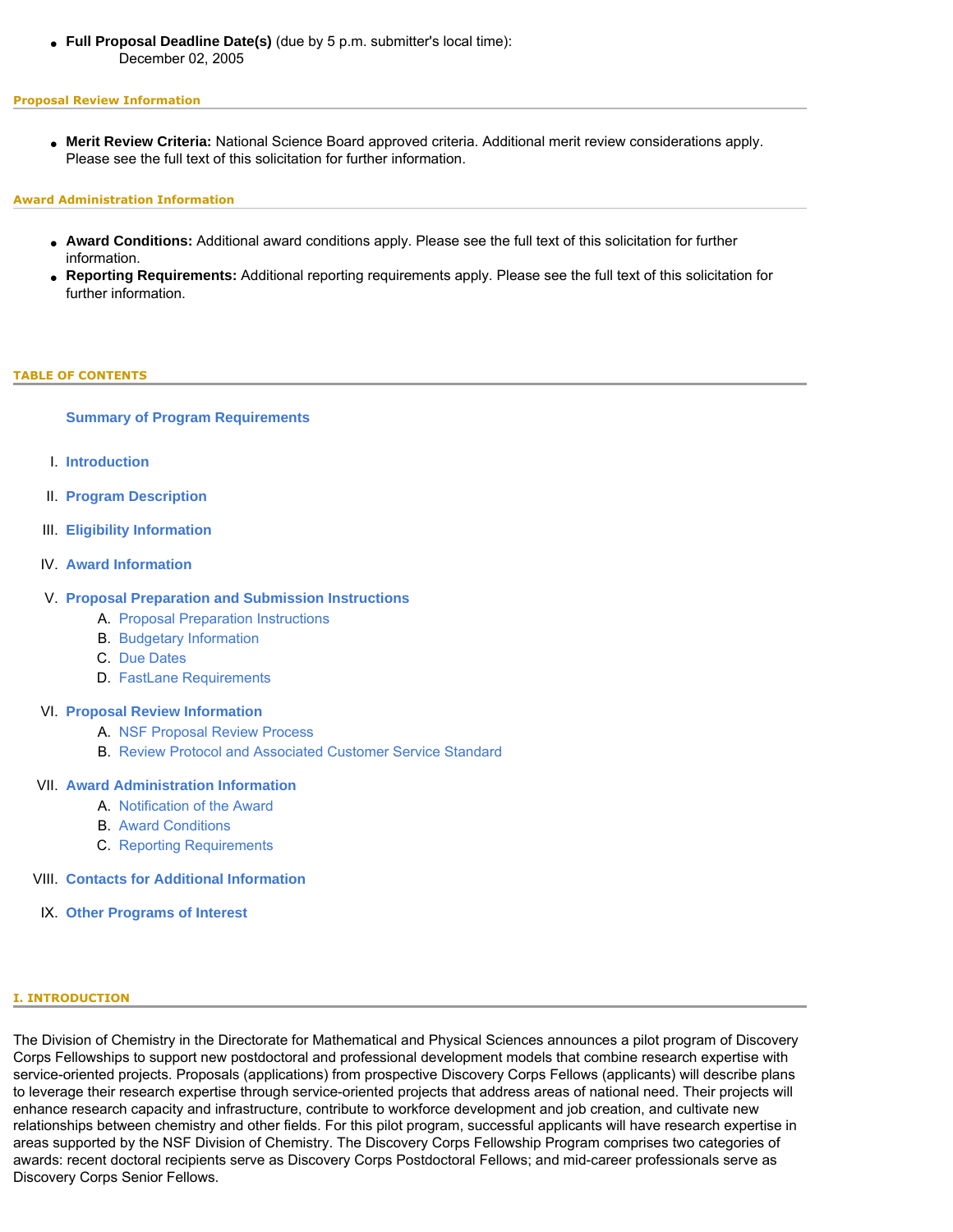Host organizations with similar goals can support and enhance the Fellowship project. Existing structures with which a Discovery Corps Fellow might affiliate to promote job creation include NSF Science and Technology Centers (STCs), Engineering Research Centers (ERCs), Partnerships for Innovation (PFIs), Small Business Technology Transfer Programs (STTRs), Industry/University Cooperative Research Centers (I/UCRCs), and Materials Research Science and Engineering Centers (MRSECs), all of which support collaborations with industry. Workforce development and the integration of research and education might be accomplished by affiliating with Undergraduate Research Centers (URCs), Centers for Learning and Teaching (CLTs), Math and Science Partnership Programs (MSPs), Graduate Teaching Fellows in K-12 Education (GK-12) or MPS Internships in Public Science Education (IPSE). NSF-supported centers that build workforce capacity and engage underrepresented groups include the Centers of Research Excellence in Science and Technology (CREST), Historically Black Colleges and Universities Undergraduate Program (HBCU-UP), Tribal Colleges and Universities Program (TCUP) and ADVANCE Institutional Transformation Awards. International Materials Institutes (IMIs), STCs and other centers provide opportunities for international collaboration. NSF Publication Numbers and links to these and other NSF programs with which applicants may explore potential affiliations appear at the end of this solicitation; NSF awards may be searched at [http://www.](http://www.nsf.gov/awardsearch/index.jsp) [nsf.gov/awardsearch/index.jsp.](http://www.nsf.gov/awardsearch/index.jsp) Applicants are also encouraged to consider completely new structures that would enable them to address national needs by combining their research expertise with service-oriented projects.

Documentation articulating the existing resources (for example, office and lab space, access to facilities, administrative assistance) to be provided to the Fellow by the host organization is part of the application package. Applicants are urged, therefore, to contact their prospective host organization early in the planning process.

More information about the Discovery Corps Fellowship Program, including abstracts of the current Discovery Corps Fellowships, can be found on the Discovery Corps Program webpage. To access this page, go to the NSF Division of Chemistry webpage at [http://www.nsf.gov/chem](http://www.nsf.gov/div/index.jsp?div=CHE) and select the Discovery Corps Fellowship Program.

# **Discovery Corps Postdoctoral Fellowships**

Postdoctoral scholars contribute substantially to the vitality of the research enterprise. With their rigorous doctoral training, postdoctoral scholars are well prepared to make significant contributions to research projects, and this experience serves them well in their transition to an independent professional position. Many outstanding postdoctoral research projects will continue to be supported by the Division of Chemistry through individual investigator and collaborative awards, wherein the postdoctoral scholar typically works with one or a few PIs in a research group that often also includes graduate and undergraduate students. In contrast, Discovery Corps Postdoctoral Fellowships are intended to support the development of new postdoctoral models that make different types of experiences and skills accessible to the Fellow. These two-year Fellowships may provide valuable perspectives for traditional careers in the chemical sciences, or lead to new independent career opportunities. A workshop was held at NSF that considered alternative models and partnerships for postdoctoral training. The workshop report, "Postdoctoral Appointments: Roles and Opportunities. An NSF Workshop," discusses the concept of establishing new postdoctoral models like the Discovery Corps Postdoctoral Fellowships. The workshop report can be found at<http://www.merrimackllc.com/2003/postdoc-workshop.html>.

Discovery Corps Postdoctoral Fellows who begin a tenure-track faculty position within four months of completing their Fellowship are eligible to apply for a \$100,000 Discovery Corps Faculty Development Award to augment their start-up package and enable the individual to establish an ambitious program that fully integrates research, education and service. Additional information about the Discovery Corps Faculty Development Award will be provided to the Discovery Corps Postdoctoral Fellows when they accept their Fellowship.

## **Discovery Corps Senior Fellowships**

The Discovery Corps Fellowship Program can be naturally extended to mid-career chemical scientists, who possess substantial research experience. Traditionally, mid-career researchers in industrial, government, and academic positions have the opportunity for sabbaticals that provide a mechanism for establishing new research directions. The Discovery Corps Fellowship Program offers an alternative professional development mechanism supporting a one-year, service-oriented project. This Fellowship draws upon the Fellow's substantial research experience and leads to new opportunities for the Fellow and their project partners.

#### **II. PROGRAM DESCRIPTION**

The Discovery Corps Fellowship Program is a pilot program designed to support new models for combining research expertise with service-oriented projects. Recent doctoral recipients are eligible for Discovery Corps Postdoctoral Fellowship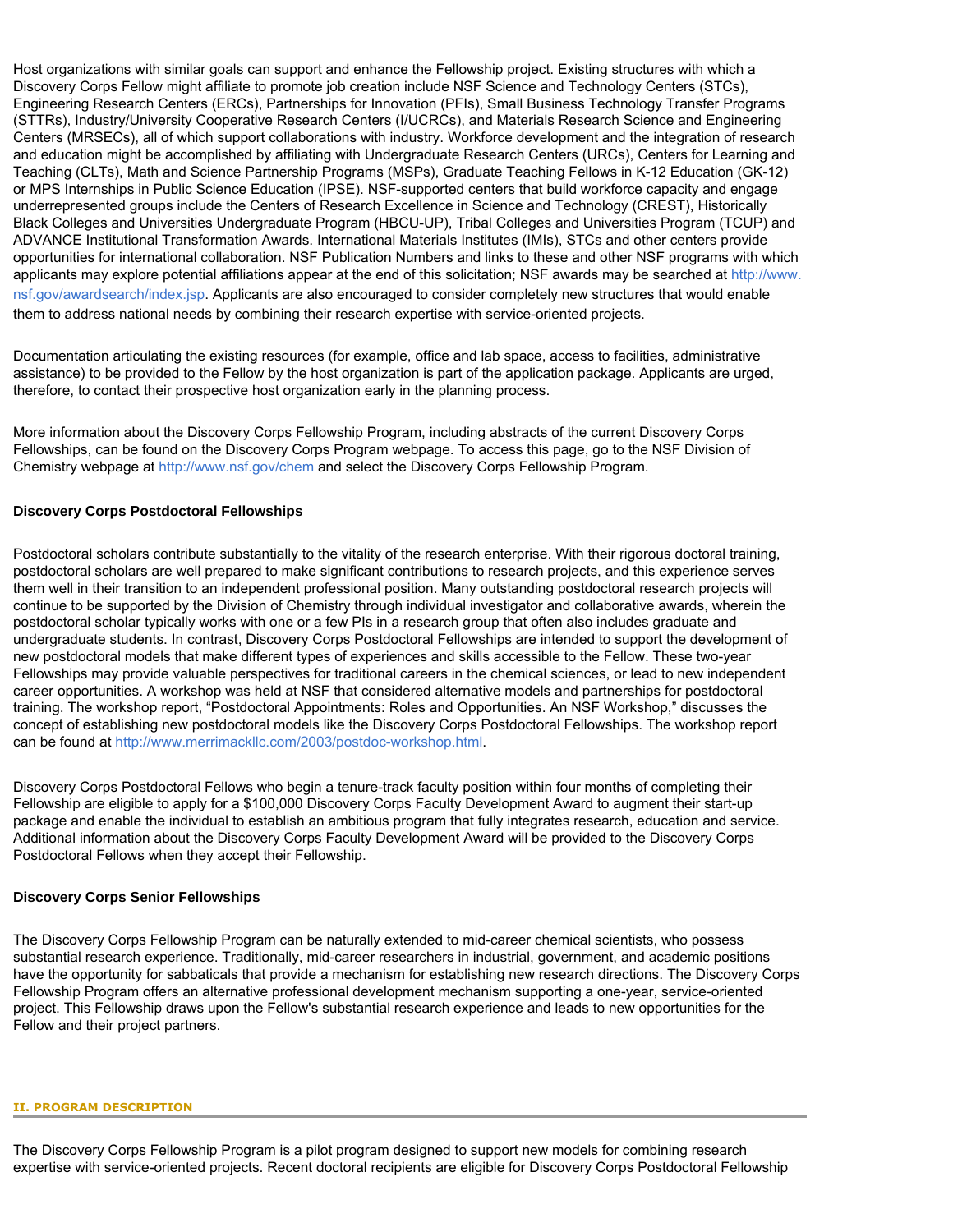awards, and mid-career professionals are eligible for Discovery Corps Senior Fellowship awards. This pilot program is focused on individuals with research expertise in areas supported by the NSF Division of Chemistry.

The program aims to create national models in the chemical sciences and allied disciplines for:

- Promoting professional development; and
- Addressing national needs by enhancing national research capacity and infrastructure, developing innovative partnerships, contributing to workforce and economic development, and cultivating new relationships between chemistry and other fields.

Individually, the Discovery Corps Fellows will define projects that leverage their technical expertise. As a group, they will identify new strategies for national investment that can lead to such outcomes as new engines for economic development; a stronger, more diverse and more globally-engaged workforce; stronger connections between chemistry and other fields, and enhanced research capacity and infrastructure in areas of national need. The emphasis on discovery and service will challenge the imagination and creativity of chemical scientists to develop new paradigms for postdoctoral and mid-career projects that can benefit the individual, the host organization and the nation.

In proposing their Discovery Corps Fellowship projects, applicants need to demonstrate how their research expertise and service-oriented project plan will address national needs. Discovery Corps Fellows are required to affiliate with one or more host organizations that provide support and oversight for their activities. They may also collaborate with a center, institute, or team that has shared goals. Examples include the following, which are meant to be illustrative, not exhaustive:

- A project that fosters economic or workforce development. A Discovery Corps Fellow collaborates with an industrial outreach program sponsored by NSF, such as PFI, STTR, or I/UCRC, or with a center like an STC, ERC or MRSEC to assist industries in developing new technologies grounded in the chemical sciences.
- **A project that encourages a large, diverse group of students to careers in science and technology.** A Discovery Corps Fellow collaborates with a URC or CREST and provides leadership for teams of staff and undergraduates engaged in large-scale collaborative research projects; or partners with a CLT to enhance the quality of secondary school chemistry laboratories.
- **A project that develops innovative linkages between chemistry and other fields.** A Discovery Corps Fellow partners with artists or historians to develop a novel interdisciplinary collaboration that benefits both fields and the public.
- **A project that is of broad service to the national chemical sciences community.** A Discovery Corps Fellow develops cyberinfrastructure tools for the chemical sciences, thereby promoting applications of cyber-enabled chemistry (see [http://www.nsf.gov/chem/cyber](http://www.nsf.gov/funding/pgm_summ.jsp?pims_id=13603&org=CHE&from=home)). Examples include: development of open-source computational codes that take advantage of grid technologies; networking of analytical instrumentation to provide remote access for educational/home/ commercial use; and establishment of digital libraries and repositories for sharing of chemical data.
- **A project that strengthens international partnerships and leads to a more globally engaged workforce.** A Discovery Corps Fellow develops the research agenda and infrastructure for a future international Research Experiences for Undergraduates (REU) chemistry site; or assists with analytical tools that enable scientists to address important scientific and real-world problems.

# **Professional Development**

In collaboration with their host organization(s), an applicant for a Discovery Corps Fellowship needs to provide a detailed description of how he or she would benefit from the experience as a Fellow, and how their project host(s) would benefit. This description should specify the technical and professional skills that would be developed. The applicant should describe, insofar as possible, his or her professional plans beyond the Fellowship period and how the Fellowship project would promote those objectives.

Letters from the host organization(s) should be included as supplementary documentation. These letters should describe what resources and facilities will be available to the Fellow and the nature of oversight that will be provided. Examples of resources include office and laboratory space, access to facilities, computers, instrumentation, and administrative assistance. Oversight might be provided by an administrator or by a committee.

# **Impact**

A Discovery Corps Fellowship applicant should describe the anticipated effect of the Fellowship activities. Specifically, how does the project address a national need? How does it strengthen national research capacity and infrastructure, develop innovative partnerships, cultivate new relationships between chemistry and other fields, build workforce or lead to economic development? How will the Fellow measure that impact? What plans are there for public dissemination of this work? What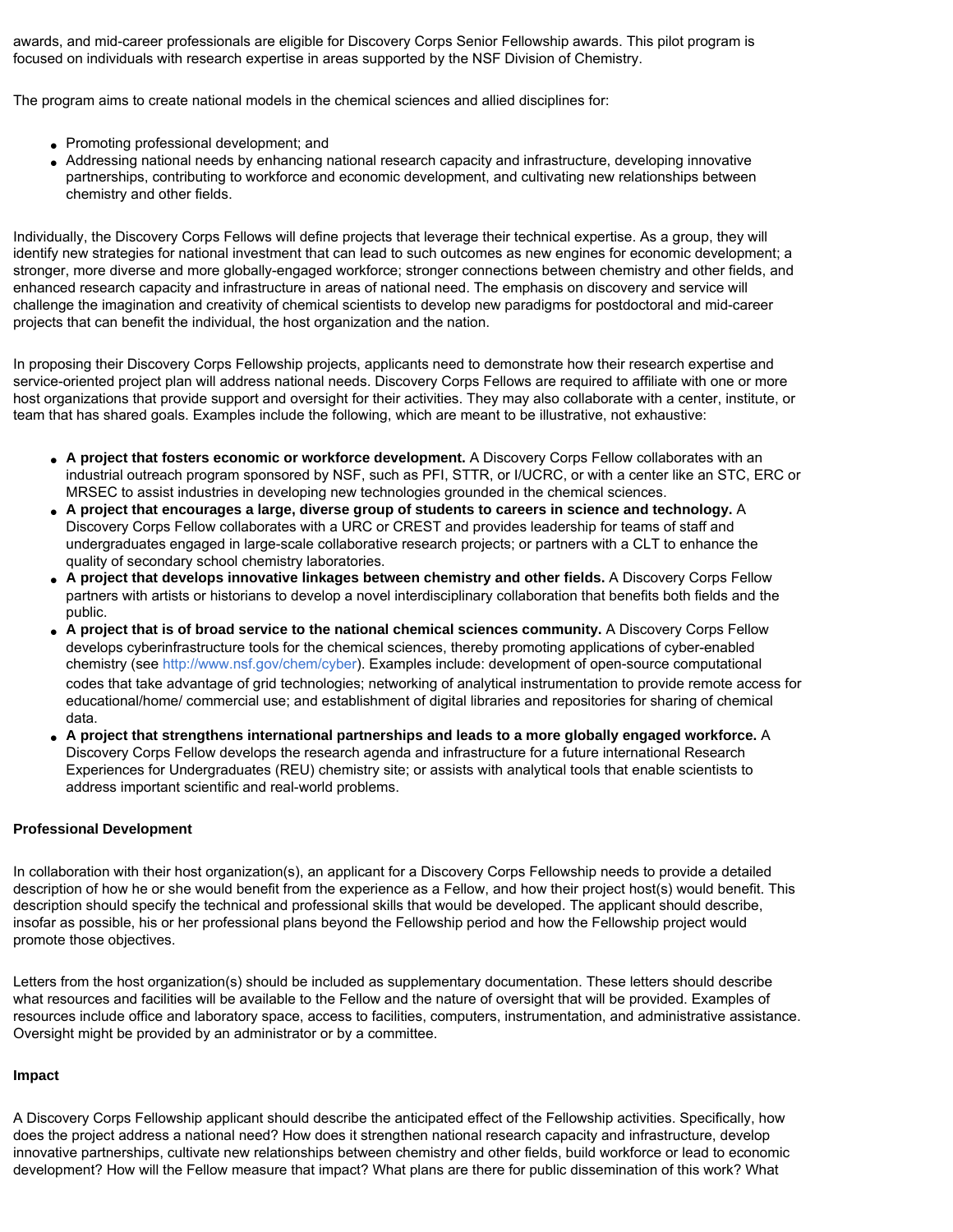are the plans (if any) for sustaining this project beyond the fellowship? Applicants are asked to present ideas for the evaluation and dissemination of their projects in their proposal (application). Fellows will also be expected to participate in an NSF-supported external evaluation of the Discovery Corps Fellowship program.

# **Summary**

This Discovery Corps Fellowship pilot program will develop models for professional development for postdoctoral and midcareer chemical scientists. There is significant intellectual challenge in the design of such models, particularly in creating project designs that combine research expertise with high-impact service that addresses national needs. Effective models have the potential for broader impacts through their inclusiveness, evaluation, dissemination, and replication or adaptation on a larger scale.

## **III. ELIGIBILITY INFORMATION**

Fellowship proposals (applications) may be submitted by a US university, college, or non-profit, non-academic organization with the prospective Fellow as the Principal Investigator.

Fellowship proposals (applications) may also be submitted by individuals who are unaffiliated or who are affiliated with forprofit organizations, state or local governments or federal agencies. When applying as independent/unaffiliated individuals, Fellow applicants must register with the FastLane system prior to submitting their application and must affiliate with a US university, college, or non-profit, non-academic organization to administer the Fellowship award.

The PI on a Discovery Corps proposal (application) must be the prospective Fellow. No co-PIs are allowed, although other research personnel are permitted.

At the time of award, Fellows must hold a doctorate in the chemical sciences and must be a US citizen or permanent resident.

- For Postdoctoral Fellowships, the individual must be within two years of having received their doctorate.
- For Senior Fellowships, the individual must have at least ten years of professional experience beyond doctoral and postdoctoral training.

Exceptions to these time-related restrictions can be made for extenuating personal circumstances, such as a career interruption due to family responsibilities, but must be approved by a cognizant program officer prior to submission of the proposal.

No individual may submit more than one proposal per Discovery Corps Fellowship competition.

#### **IV. AWARD INFORMATION**

●

The NSF Division of Chemistry expects to make up to 10 two-year Postdoctoral Fellowships and up to 5 one-year Senior Fellowships. The anticipated award start date is August 1, 2006. Anticipated FY06 funding is \$2 million: up to \$1 million for Discovery Corps Postdoctoral Fellowships and up to \$1 million for Discovery Corps Senior Fellowships.

Estimated program budget, number of awards and average award size/duration are subject to the availability of funds.

# **V. PROPOSAL PREPARATION AND SUBMISSION INSTRUCTIONS**

**A. Proposal Preparation Instructions**

**Full Proposal Instructions:**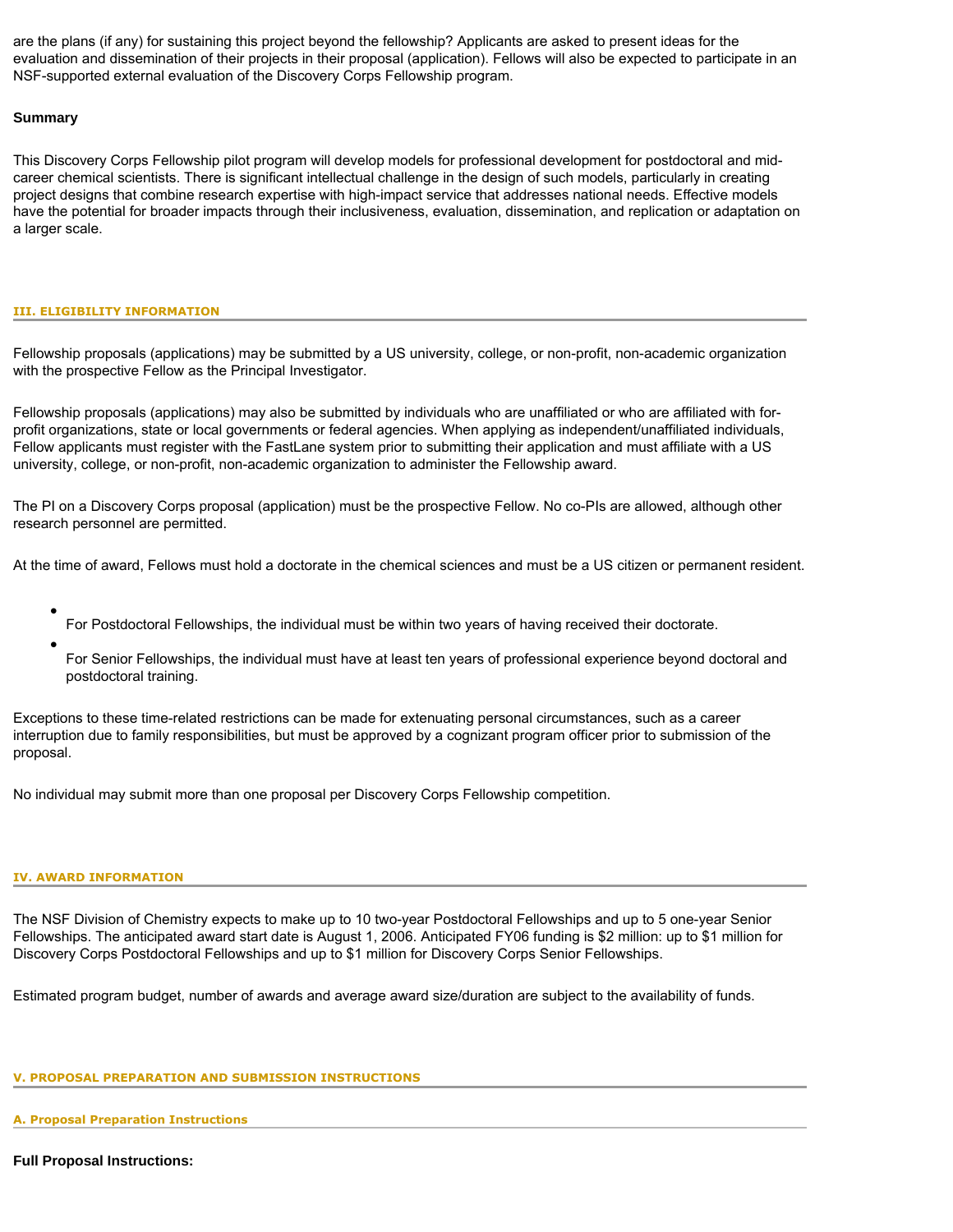Proposals submitted in response to this program announcement/solicitation should be prepared and submitted in accordance with the general guidelines contained in the NSF *Grant Proposal Guide* (GPG). The complete text of the GPG is available electronically on the NSF Website at: [http://www.nsf.gov/publications/pub\\_summ.jsp?ods\\_key=gpg.](http://www.nsf.gov/publications/pub_summ.jsp?ods_key=gpg) Paper copies of the GPG may be obtained from the NSF Publications Clearinghouse, telephone (703) 292-7827 or by e-mail from [pubs@nsf.gov](mailto:pubs@nsf.gov)

The following instructions supplement the Grant Proposal Guide:

A Discovery Corps Fellowship proposal provides information on the project, its impact on the individual, its impact on the organizations with which he or she will work, and its impact on the nation. There are many potential types of projects and many possible desirable outcomes. For this pilot program, proposers should provide a realistic balance that allows bold experiments exploring the synergy of research expertise with service-oriented projects.

In developing proposals, Fellow applicants should recognize the importance of individual, organizational, and national objectives. Individual objectives are connected to opportunities for professional development. Organizational objectives allow proposers to discuss how their host organization(s) will assist the project and benefit from it. National objectives are related to key issues like research capacity, workforce, economic development, quality of life and globalization.

Evaluation and dissemination plans should enable Fellow applicants to benchmark their progress and share their results with the broader community. Fellow applicants may wish to consult with evaluation experts when developing their evaluation plans.

A letter of cooperation from each organization with which the Fellow applicant will affiliate should be included as supplementary documentation. This letter should describe what organizational resources and facilities will be available to the Fellow and the oversight provided to the Fellow. Examples of resources include office and laboratory space, access to facilities, computers, and instrumentation, and administrative support. Oversight might be provided by an administrator or by a committee.

Individuals submitting Fellowship applications as independent/unaffiliated applicants must first register as an organization via NSF's FastLane system. Detailed instructions are available on the FastLane Web site [<https://www.fastlane.nsf.gov/n1/](https://www.fastlane.nsf.gov/n1/N1IndvReg.html?isScientist=GO) [N1IndvReg.html?isScientist=GO](https://www.fastlane.nsf.gov/n1/N1IndvReg.html?isScientist=GO)>.

# **Discovery Corps Postdoctoral Fellowships**

The project description may be up to 15 pages long and include (in this order)

●

up to 2 pages on the Fellow applicant's Accomplishments and Professional Development: What are the principal research, teaching and service accomplishments of the applicant to date? How will the project promote professional development for the applicant? What are the applicant's professional plans beyond the Fellowship and how will they be enhanced by the Fellowship?

- up to 8 pages on the Project Elements: What is the nature of the project and how does it blend research expertise with a service-oriented project? Describe the overall goals of the project. Describe the host organization(s) and how it/they will benefit from the Discovery Corps Fellowship.
- ●

up to 2 pages on Project Impact: How does the project address national needs by, for example, enhancing research infrastructure and capacity, and/or contributing to workforce and economic development?

●

up to 2 pages on Evaluation and Dissemination: By what means will the project be evaluated and how will the project's results be disseminated?

●

up to 1 page on Results of Prior Support (if a Fellow applicant has served as PI or co-PI on a NSF award in the past five years).

# **Discovery Corps Senior Fellowships**

The Project Description may be up to 15 pages long and include a discussion of the applicant's accomplishments, leadership, experience and perspective that will be applied to this Fellowship project, the nature of the project and how it addresses Discovery Corps goals, project impact, assessment and dissemination. Results of Prior Support are required if the Fellow applicant has been a PI or co-PI on any NSF award in the past five years. The Results of Prior Support are limited to two pages in the Project Description.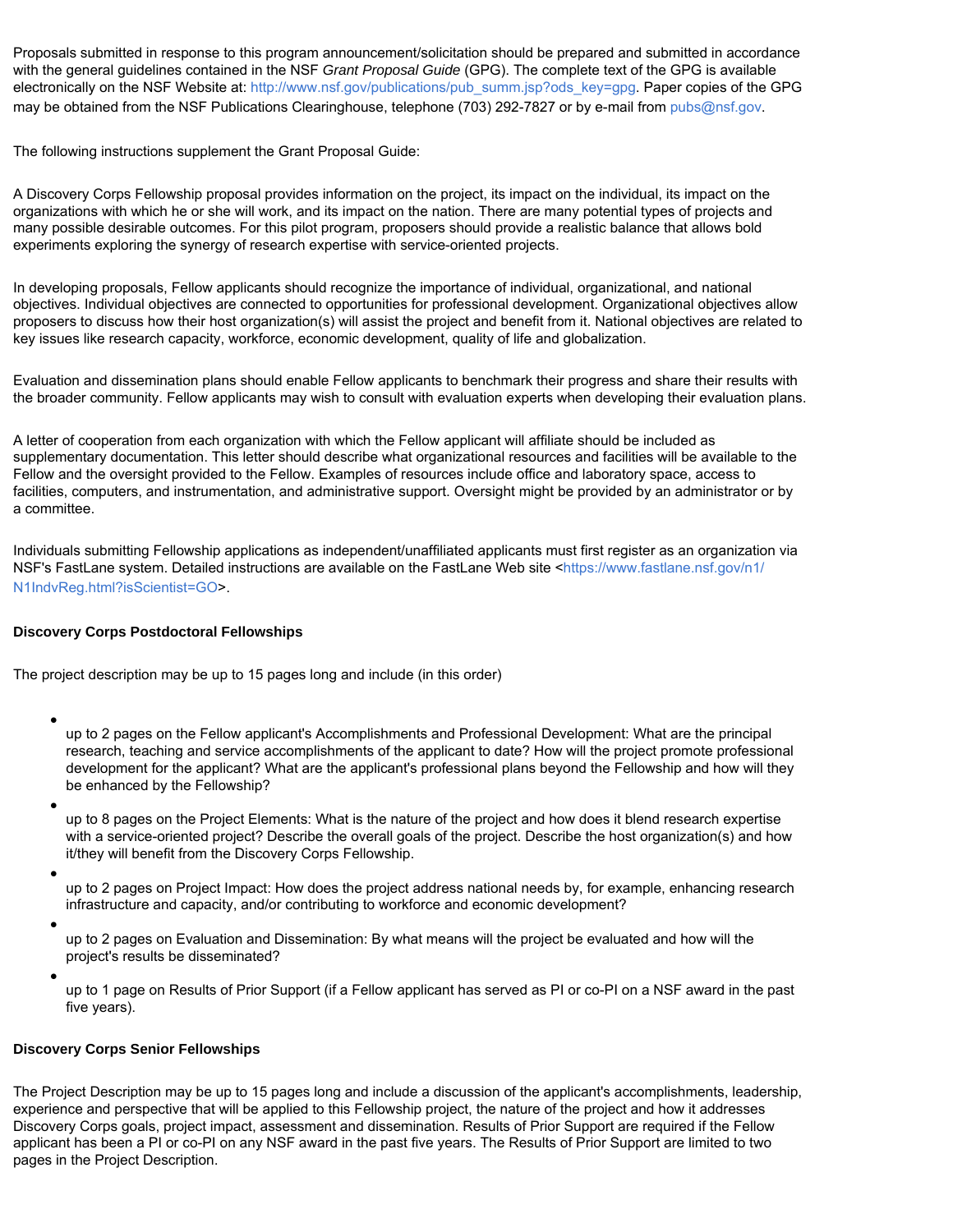Proposers are reminded to identify the program announcement/solicitation number (05-593) in the program announcement/ solicitation block on the proposal Cover Sheet. Compliance with this requirement is critical to determining the relevant proposal processing guidelines. Failure to submit this information may delay processing.

#### **B. Budgetary Information**

# **Cost Sharing:**

Cost sharing is not required by NSF in proposals submitted under this Program Solicitation.

# **Indirect Cost (F&A) Limitations:**

In lieu of indirect costs, an institutional allowance of \$10,000 per year should be requested on the proposal budget, line I.

# **Other Budgetary Limitations:**

Annual salary for a Postdoctoral Fellowship is \$50,000. Salary for a Senior Fellowship is based on an applicant's current salary, and can be prorated as appropriate for up to twelve months.

# **Budget Preparation Instructions:**

The following information provides guidance for preparing the Discovery Corps Fellowship proposal (application) budget.

# Discovery Corps Postdoctoral Fellowships

The Postdoctoral Fellowship is for two years, at approximately \$100,000 per year. The annual costs include \$50,000 salary for the Postdoctoral Fellow, an institutional allowance of \$10,000 per year in lieu of indirect costs entered on budget line I, and other costs (fringe benefits, travel, materials, etc.) required for the project. The proposal budget should include funds for attendance at professional meetings and an annual Discovery Corps Fellows meeting to be held in Arlington, VA.

#### Discovery Corps Senior Fellowships

The Senior Fellowship is up to \$200,000 for one year. The budget can include the Fellow's salary (up to 12 months, prorated based on an academic year salary if appropriate), an institutional allowance of \$10,000 per year in lieu of indirect costs entered on budget line I, and other costs (fringe benefits, travel, materials, etc.) required for the project. The travel budget should include funds for attendance at professional meetings and an annual Discovery Corps Fellows meeting to be held in Arlington, VA.

#### **C. Due Dates**

Proposals must be submitted by the following date(s):

**Full Proposal Deadline(s)** (due by 5 p.m. submitter's local time):

December 02, 2005

# **D. FastLane Requirements**

Proposers are required to prepare and submit all proposals for this announcement/solicitation through the FastLane system. Detailed instructions for proposal preparation and submission via FastLane are available at: [https://www.fastlane.nsf.gov/a1/](https://www.fastlane.nsf.gov/a1/newstan.htm) [newstan.htm](https://www.fastlane.nsf.gov/a1/newstan.htm). For FastLane user support, call the FastLane Help Desk at 1-800-673-6188 or e-mail [fastlane@nsf.gov](mailto:fastlane@nsf.gov). The FastLane Help Desk answers general technical questions related to the use of the FastLane system. Specific questions related to this program announcement/solicitation should be referred to the NSF program staff contact(s) listed in Section VIII of this announcement/solicitation.

*Submission of Electronically Signed Cover Sheets*. The Authorized Organizational Representative (AOR) must electronically sign the proposal Cover Sheet to submit the required proposal certifications (see Chapter II, Section C of the [Grant Proposal](http://www.nsf.gov/publications/pub_summ.jsp?ods_key=gpg)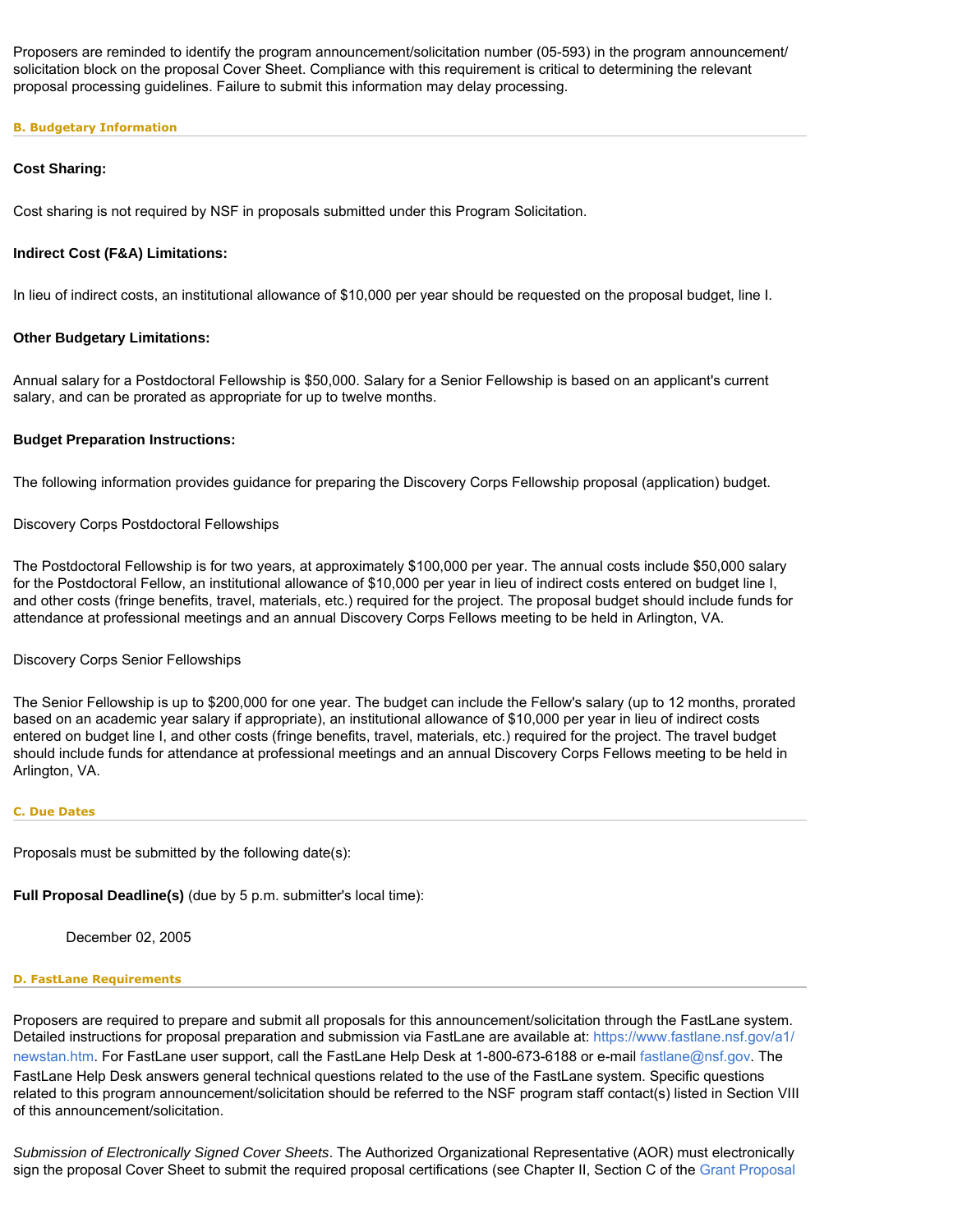[Guide](http://www.nsf.gov/publications/pub_summ.jsp?ods_key=gpg) for a listing of the certifications). The AOR must provide the required electronic certifications within five working days following the electronic submission of the proposal. Proposers are no longer required to provide a paper copy of the signed Proposal Cover Sheet to NSF. Further instructions regarding this process are available on the FastLane Website at: [http://](http://www.fastlane.nsf.gov/) [www.fastlane.nsf.gov](http://www.fastlane.nsf.gov/)

#### **VI. PROPOSAL REVIEW INFORMATION**

#### **A. NSF Proposal Review Process**

Reviews of proposals submitted to NSF are solicited from peers with expertise in the substantive area of the proposed research or education project. These reviewers are selected by Program Officers charged with the oversight of the review process. NSF invites the proposer to suggest, at the time of submission, the names of appropriate or inappropriate reviewers. Care is taken to ensure that reviewers have no conflicts with the proposer. Special efforts are made to recruit reviewers from non-academic institutions, minority-serving institutions, or adjacent disciplines to that principally addressed in the proposal.

The National Science Board approved revised criteria for evaluating proposals at its meeting on March 28, 1997 [\(NSB 97-](http://www.nsf.gov/publications/pub_summ.jsp?ods_key=nsb9772) [72\).](http://www.nsf.gov/publications/pub_summ.jsp?ods_key=nsb9772) All NSF proposals are evaluated through use of the two merit review criteria. In some instances, however, NSF will employ additional criteria as required to highlight the specific objectives of certain programs and activities.

On July 8, 2002, the NSF Director issued [Important Notice 127](http://www.nsf.gov/publications/pub_summ.jsp?ods_key=iin127), Implementation of new Grant Proposal Guide Requirements Related to the Broader Impacts Criterion. This Important Notice reinforces the importance of addressing both criteria in the preparation and review of all proposals submitted to NSF. NSF continues to strengthen its internal processes to ensure that both of the merit review criteria are addressed when making funding decisions.

In an effort to increase compliance with these requirements, the January 2002 issuance of the GPG incorporated revised proposal preparation guidelines relating to the development of the Project Summary and Project Description. Chapter II of the GPG specifies that Principal Investigators (PIs) must address both merit review criteria in separate statements within the onepage Project Summary. This chapter also reiterates that broader impacts resulting from the proposed project must be addressed in the Project Description and described as an integral part of the narrative.

Effective October 1, 2002, NSF will return without review proposals that do not separately address both merit review criteria within the Project Summary. It is believed that these changes to NSF proposal preparation and processing guidelines will more clearly articulate the importance of broader impacts to NSF-funded projects.

The two National Science Board approved merit review criteria are listed below (see the [Grant Proposal Guide](http://www.nsf.gov/publications/pub_summ.jsp?ods_key=gpg) Chapter III.A for further information). The criteria include considerations that help define them. These considerations are suggestions and not all will apply to any given proposal. While proposers must address both merit review criteria, reviewers will be asked to address only those considerations that are relevant to the proposal being considered and for which he/she is qualified to make judgments.

# **What is the intellectual merit of the proposed activity?**

How important is the proposed activity to advancing knowledge and understanding within its own field or across different fields? How well qualified is the proposer (individual or team) to conduct the project? (If appropriate, the reviewer will comment on the quality of the prior work.) To what extent does the proposed activity suggest and explore creative and original concepts? How well conceived and organized is the proposed activity? Is there sufficient access to resources?

#### **What are the broader impacts of the proposed activity?**

How well does the activity advance discovery and understanding while promoting teaching, training, and learning? How well does the proposed activity broaden the participation of underrepresented groups (e.g., gender, ethnicity, disability, geographic, etc.)? To what extent will it enhance the infrastructure for research and education, such as facilities, instrumentation, networks, and partnerships? Will the results be disseminated broadly to enhance scientific and technological understanding? What may be the benefits of the proposed activity to society?

NSF staff will give careful consideration to the following in making funding decisions:

#### *Integration of Research and Education*

One of the principal strategies in support of NSF's goals is to foster integration of research and education through the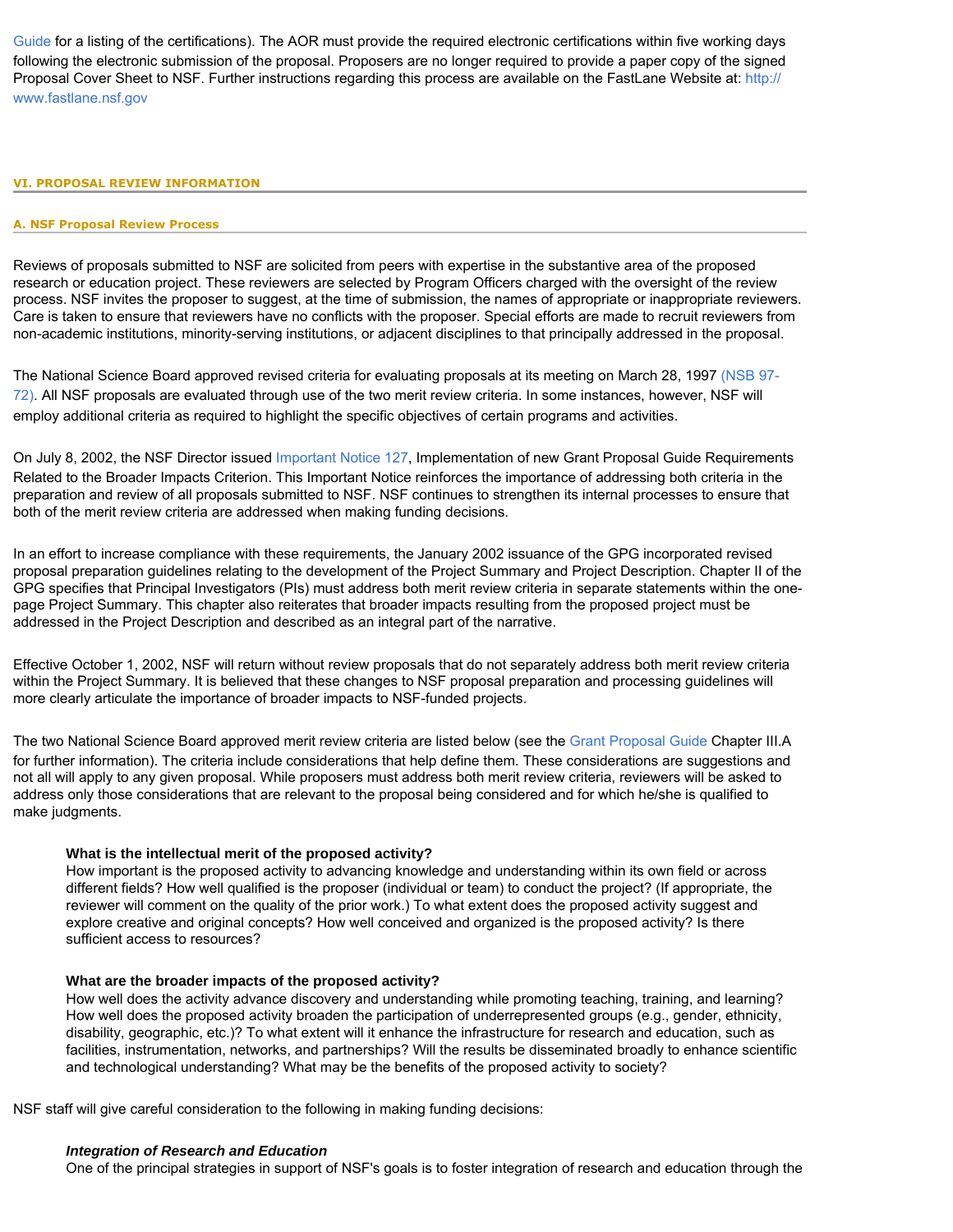programs, projects, and activities it supports at academic and research institutions. These institutions provide abundant opportunities where individuals may concurrently assume responsibilities as researchers, educators, and students and where all can engage in joint efforts that infuse education with the excitement of discovery and enrich research through the diversity of learning perspectives.

# *Integrating Diversity into NSF Programs, Projects, and Activities*

Broadening opportunities and enabling the participation of all citizens -- women and men, underrepresented minorities, and persons with disabilities -- is essential to the health and vitality of science and engineering. NSF is committed to this principle of diversity and deems it central to the programs, projects, and activities it considers and supports.

# **Additional Review Criteria**:Discovery Corps Postdoctoral Fellowships

- To what extent will the Postdoctoral Fellowship promote the professional development of the Fellow applicant?
- What impact will the project have on the host organization(s)?

In what ways will the project address national needs through a service-oriented project? Discovery Corps Senior Fellowships

- To what extent will the Senior Fellowship leverage the leadership skills, research and educational experience and perspective of the Senior Fellow applicant?
- What impact will the project have on the host organization(s)?
- In what ways will the project address national needs through a service-oriented project?

#### **B. Review Protocol and Associated Customer Service Standard**

❍

 $\circ$ 

 $\Omega$ 

❍

 $\circ$ 

 $\circ$ 

All proposals are carefully reviewed by at least three other persons outside NSF who are experts in the particular field represented by the proposal. Proposals submitted in response to this announcement/solicitation will be reviewed by Panel Review.

Reviewers will be asked to formulate a recommendation to either support or decline each proposal. The Program Officer assigned to manage the proposal's review will consider the advice of reviewers and will formulate a recommendation.

A summary rating and accompanying narrative will be completed and submitted by each reviewer. In all cases, reviews are treated as confidential documents. Verbatim copies of reviews, excluding the names of the reviewers, are sent to the Principal Investigator/Project Director by the Program Director. In addition, the proposer will receive an explanation of the decision to award or decline funding.

NSF is striving to be able to tell proposers whether their proposals have been declined or recommended for funding within six months. The time interval begins on the closing date of an announcement/solicitation, or the date of proposal receipt, whichever is later. The interval ends when the Division Director accepts the Program Officer's recommendation.

In all cases, after programmatic approval has been obtained, the proposals recommended for funding will be forwarded to the Division of Grants and Agreements for review of business, financial, and policy implications and the processing and issuance of a grant or other agreement. Proposers are cautioned that only a Grants and Agreements Officer may make commitments, obligations or awards on behalf of NSF or authorize the expenditure of funds. No commitment on the part of NSF should be inferred from technical or budgetary discussions with a NSF Program Officer. A Principal Investigator or organization that makes financial or personnel commitments in the absence of a grant or cooperative agreement signed by the NSF Grants and Agreements Officer does so at their own risk.

#### **VII. AWARD ADMINISTRATION INFORMATION**

**A. Notification of the Award**

Notification of the award is made to *the submitting organization* by a Grants Officer in the Division of Grants and Agreements.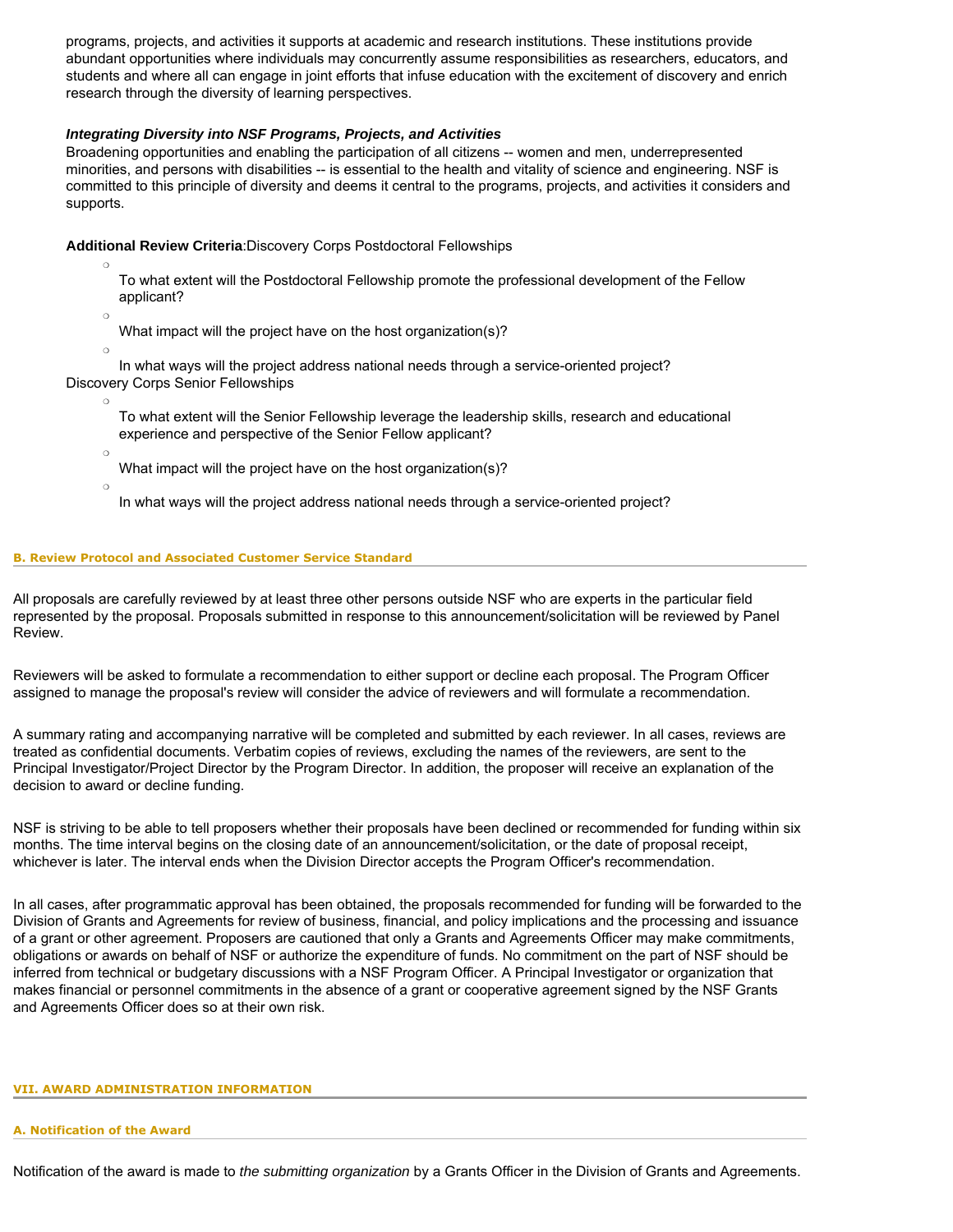Organizations whose proposals are declined will be advised as promptly as possible by the cognizant NSF Program Division administering the program. Verbatim copies of reviews, not including the identity of the reviewer, will be provided automatically to the Principal Investigator. (See section VI.A. for additional information on the review process.)

# **B. Award Conditions**

An NSF award consists of: (1) the award letter, which includes any special provisions applicable to the award and any numbered amendments thereto; (2) the budget, which indicates the amounts, by categories of expense, on which NSF has based its support (or otherwise communicates any specific approvals or disapprovals of proposed expenditures); (3) the proposal referenced in the award letter; (4) the applicable award conditions, such as Grant General Conditions (NSF-GC-1); \* or Federal Demonstration Partnership (FDP) Terms and Conditions \* and (5) any announcement or other NSF issuance that may be incorporated by reference in the award letter. Cooperative agreement awards are administered in accordance with NSF Cooperative Agreement Financial and Administrative Terms and Conditions (CA-FATC). Electronic mail notification is the preferred way to transmit NSF awards to organizations that have electronic mail capabilities and have requested such notification from the Division of Grants and Agreements.

\*These documents may be accessed electronically on NSF's Website at<http://www.nsf.gov/awards/managing/>. Paper copies of these documents may be obtained from the NSF Publications Clearinghouse, telephone (703) 292-7827 or by e-mail from [pubs@nsf.gov](mailto:pubs@nsf.gov).

More comprehensive information on NSF Award Conditions is contained in the NSF *Grant Policy Manual* (GPM) Chapter II, available electronically on the NSF Website at [http://www.nsf.gov/publications/pub\\_summ.jsp?ods\\_key=gpm](http://www.nsf.gov/publications/pub_summ.jsp?ods_key=gpm). The GPM is also for sale through the Superintendent of Documents, Government Printing Office (GPO), Washington, DC 20402. The telephone number at GPO for subscription information is (202) 512-1800. The GPM may be ordered through the GPO Website at [http://www.gpo.gov](http://www.gpo.gov/).

# **Special Award Conditions:**

Discovery Corps Fellowship applicants will be notified by April 15, 2006 if they will be offered a Fellowship. The applicant must accept the Fellowship (via email to the cognizant program officer) or withdraw their application within 30 days of notification. Discovery Corps Fellowships must begin in August or September, 2006.

Unaffiliated applicants must affiliate with a host organization in order to receive the Fellowship. A Fellows Award will not be finalized until a host organization provides to NSF a revised cover sheet and budget for the proposed activity signed by an authorized organizational representative, and a statement from the Fellow's Department Head or equivalent endorsing the Fellow's proposed plan.

Fellowships are made to the organization on behalf of the Fellow. If the Fellow chooses to affiliate with another organization during the Fellowship and receives approval from the NSF Program Manager, the current awardee organization must allow the Fellowship to be transferred.

Postdoctoral Fellows and Senior Fellows are expected to attend an annual Discovery Corps Fellows meeting to be held in Arlington, VA.

Fellows are expected to participate in an ongoing NSF-supported external review and evaluation of the Discovery Corps Fellowship Program.

#### **C. Reporting Requirements**

For all multi-year grants (including both standard and continuing grants), the PI must submit an annual project report to the cognizant Program Officer at least 90 days before the end of the current budget period.

Discovery Corps Fellowships will be closed on receipt of a Final Project Report (submitted through FastLane) and a fiscal report submitted by the awardee organization.

Within 90 days after the expiration of an award, the PI also is required to submit a final project report. Failure to provide final technical reports delays NSF review and processing of pending proposals for the PI and all Co-PIs. PIs should examine the formats of the required reports in advance to assure availability of required data.

PIs are required to use NSF's electronic project reporting system, available through FastLane, for preparation and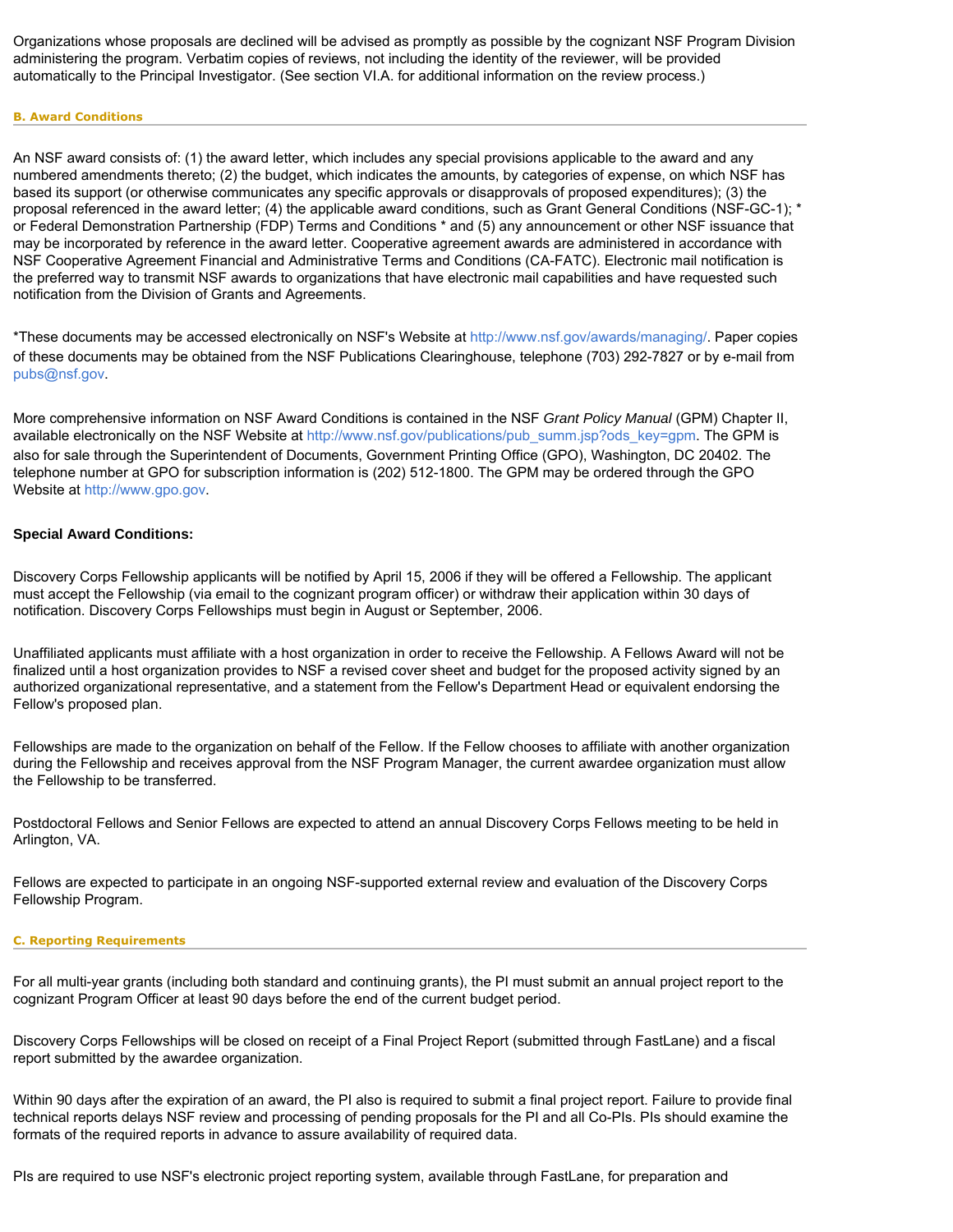submission of annual and final project reports. This system permits electronic submission and updating of project reports, including information on project participants (individual and organizational), activities and findings, publications, and other specific products and contributions. PIs will not be required to re-enter information previously provided, either with a proposal or in earlier updates using the electronic system.

#### **VIII. CONTACTS FOR ADDITIONAL INFORMATION**

General inquiries regarding this program should be made to:

● Katharine J. Covert, Program Director, Directorate for Mathematical & Physical Sciences, Division of Chemistry, 1055 S, telephone: (703) 292-4950, fax: (703) 292-9037, email: [kcovert@nsf.gov](mailto:kcovert@nsf.gov)

For questions related to the use of FastLane, contact:

● Paul G. Spyropoulos, Computer Specialist, Directorate for Mathematical & Physical Sciences, Division of Chemistry, 1055 S, telephone: (703) 292-4968, fax: (703) 292-9037, email: [pspyropo@nsf.gov](mailto:pspyropo@nsf.gov)

#### **IX. OTHER PROGRAMS OF INTEREST**

The NSF *Guide to Programs* is a compilation of funding for research and education in science, mathematics, and engineering. The NSF *Guide to Programs* is available electronically at<http://www.nsf.gov/cgi-bin/getpub?gp>. General descriptions of NSF programs, research areas, and eligibility information for proposal submission are provided in each chapter.

Many NSF programs offer announcements or solicitations concerning specific proposal requirements. To obtain additional information about these requirements, contact the appropriate NSF program offices. Any changes in NSF's fiscal year programs occurring after press time for the *Guide to Programs* will be announced in the NSF [E-Bulletin](http://www.nsf.gov/home/ebulletin), which is updated daily on the NSF Website at<http://www.nsf.gov/home/ebulletin>, and in individual program announcements/solicitations. Subscribers can also sign up for NSF's [MyNSF News Service](http://www.nsf.gov/mynsf/) [\(http://www.nsf.gov/mynsf/](http://www.nsf.gov/mynsf/)) to be notified of new funding opportunities that become available.

#### **Related Programs:**

- International Research Fellowship Program ([NSF 02-149\)](http://www.nsf.gov/cgi-bin/getpub?nsf02149)
- Louis Stokes Alliances for Minority Participation (LSAMP) Program ([NSF 05-585](http://www.nsf.gov/cgi-bin/getpub?nsf05585))
- Partnerships for Innovation [\(NSF 05-566\)](http://www.nsf.gov/cgi-bin/getpub?nsf05566)

• ADVANCE: Increasing the Participation and Advancement of Women in Academic Science and Engineering Careers (NSF [05-584](http://www.nsf.gov/cgi-bin/getpub?nsf05584))

- Science of Learning Centers ([NSF 05-509\)](http://www.nsf.gov/cgi-bin/getpub?nsf05509)
- Dear Colleague Letter Centers For Learning and Teaching [\(NSF 04-501\)](http://www.nsf.gov/cgi-bin/getpub?nsf04501)
- Industry/University Cooperative Research Centers Program [\(NSF 01-116\)](http://www.nsf.gov/cgi-bin/getpub?nsf01116)
- Materials Research Science and Engineering Centers ([NSF 04-580](http://www.nsf.gov/cgi-bin/getpub?nsf04580))
- NSF GRADUATE TEACHING FELLOWS IN K-12 EDUCATION ([NSF 05-553](http://www.nsf.gov/cgi-bin/getpub?nsf05553))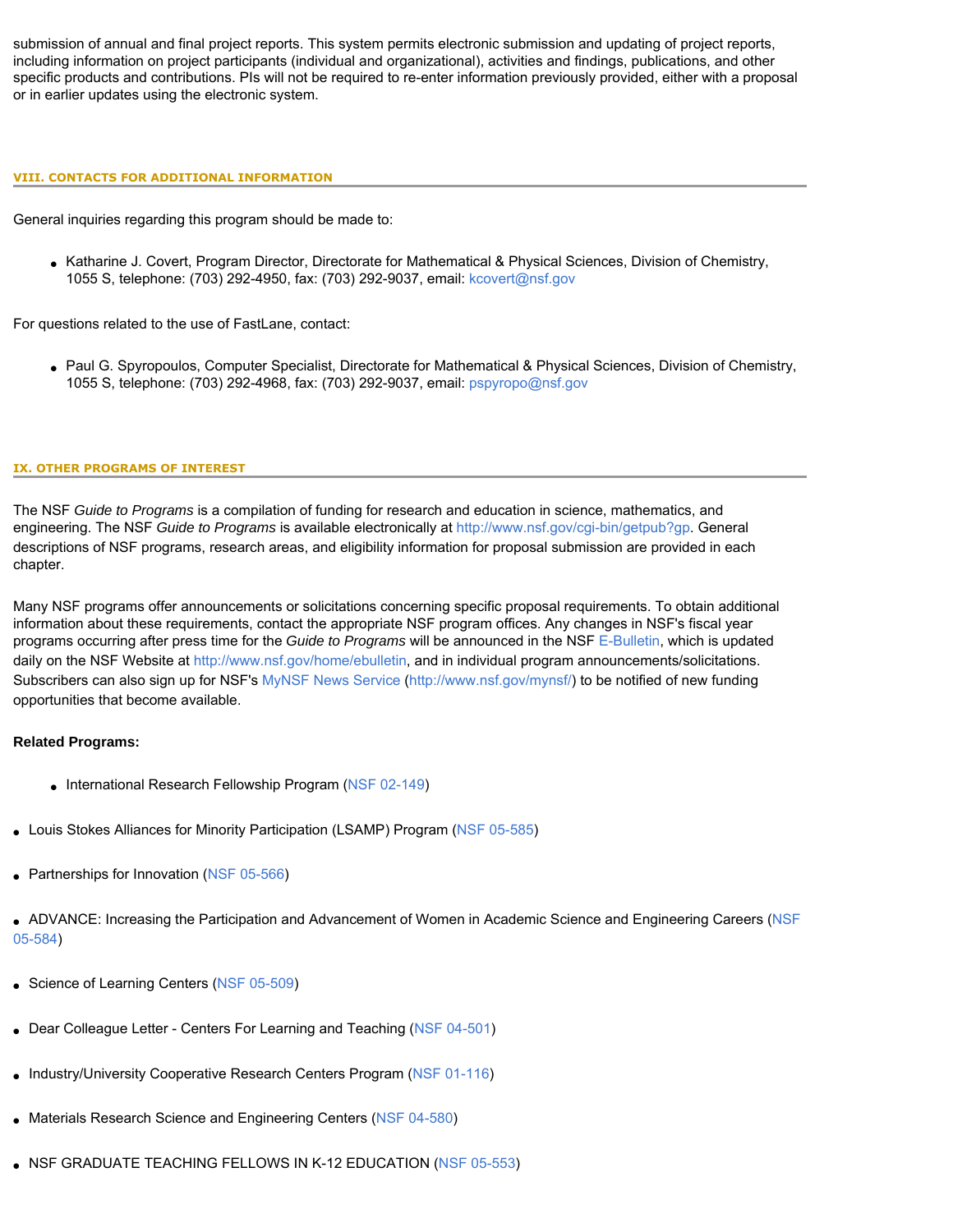- Research Experiences for Undergraduates ([NSF 05-592\)](http://www.nsf.gov/cgi-bin/getpub?nsf05592)
- Undergraduate Research Centers [\(NSF 05-539\)](http://www.nsf.gov/cgi-bin/getpub?nsf05539)
- Centers of Research Excellence in Science and Technology (CREST) ([NSF 04-574](http://www.nsf.gov/cgi-bin/getpub?nsf04574))
- Research in Disabilities Education (RDE) [\(NSF 04-610\)](http://www.nsf.gov/cgi-bin/getpub?nsf04610)

Applicants may obtain information about awards under these programs by keyword searching on the NSF Awards Database [http://www.nsf.gov/awardsearch/index.jsp.](http://www.nsf.gov/awardsearch/index.jsp) For example, searching on the term "Centers of Research Excellence in Science and Technology" will provide a listing of current and recent awards in this Program.

Discovery Corps Fellow applicants are strongly encouraged to contact a cognizant program officer as they begin to plan their application.

#### **ABOUT THE NATIONAL SCIENCE FOUNDATION**

The National Science Foundation (NSF) funds research and education in most fields of science and engineering. Awardees are wholly responsible for conducting their project activities and preparing the results for publication. Thus, the Foundation does not assume responsibility for such findings or their interpretation.

NSF welcomes proposals from all qualified scientists, engineers and educators. The Foundation strongly encourages women, minorities and persons with disabilities to compete fully in its programs. In accordance with Federal statutes, regulations and NSF policies, no person on grounds of race, color, age, sex, national origin or disability shall be excluded from participation in, be denied the benefits of, or be subjected to discrimination under any program or activity receiving financial assistance from NSF, although some programs may have special requirements that limit eligibility.

*Facilitation Awards for Scientists and Engineers with Disabilities* (FASED) provide funding for special assistance or equipment to enable persons with disabilities (investigators and other staff, including student research assistants) to work on NSF-supported projects. See the GPG Chapter II, Section D.2 for instructions regarding preparation of these types of proposals.

The National Science Foundation promotes and advances scientific progress in the United States by competitively awarding grants and cooperative agreements for research and education in the sciences, mathematics, and engineering.

To get the latest information about program deadlines, to download copies of NSF publications, and to access abstracts of awards, visit the NSF Website at [http://www.nsf.gov](http://www.nsf.gov/)

| • Location:                                            | 4201 Wilson Blvd. Arlington, VA 22230 |  |  |
|--------------------------------------------------------|---------------------------------------|--|--|
| • For General Information<br>(NSF Information Center): | (703) 292-5111                        |  |  |
| • TDD (for the hearing-impaired):                      | (703) 292-5090                        |  |  |
| • To Order Publications or Forms:                      |                                       |  |  |
| Send an e-mail to:                                     | pubs@nsf.gov                          |  |  |
| or telephone:                                          | (703) 292-7827                        |  |  |